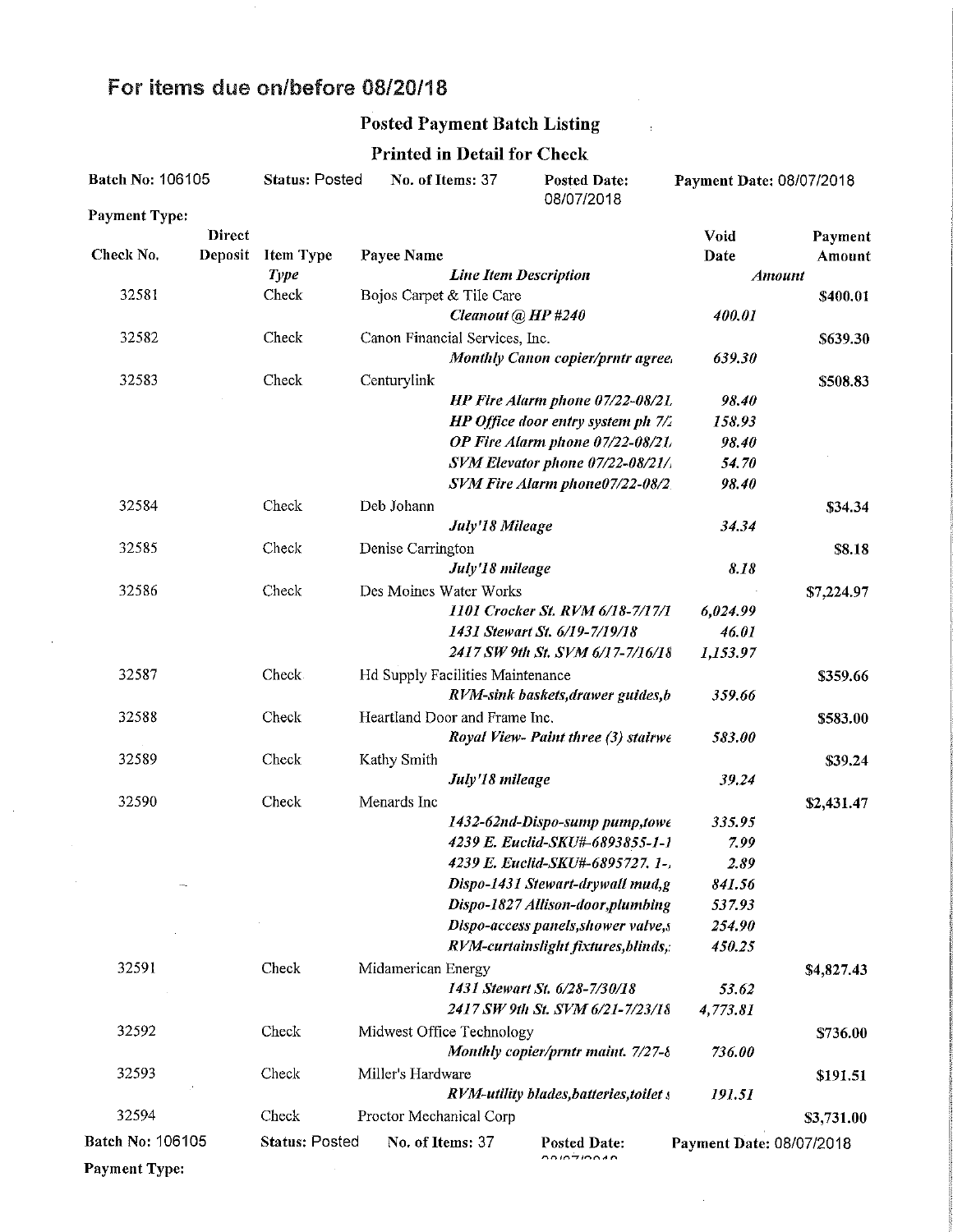|           | Direct  |                  |                         |                                        | Void          | Payment     |
|-----------|---------|------------------|-------------------------|----------------------------------------|---------------|-------------|
| Check No. | Deposit | <b>Item Type</b> | Payee Name              |                                        | Date          | Amount      |
|           |         | <b>Type</b>      |                         | <b>Line Item Description</b>           | <b>Amount</b> |             |
| 32594     |         | Check            | Proctor Mechanical Corp |                                        |               | \$3,731.00  |
|           |         |                  |                         | Royal View-Apt 209-furnish & inst      | 2,340.00      |             |
|           |         |                  |                         | Royal View-Apt 209-furnish & inst      | 351.00        |             |
|           |         |                  |                         | Royal View-Apt 209-Remove drywt        | 1,040.00      |             |
| 32595     |         | Check            | Purchase Power          |                                        |               | \$3,300.00  |
|           |         |                  |                         | Postage for mail machine July'18       | 3,300.00      |             |
| 32596     |         | Check            | Smith's Sewer Service   |                                        |               | \$200.00    |
|           |         |                  |                         | Service labor to clean sink line $@$ l | 120.00        |             |
|           |         |                  |                         | Service labor to clean sink line @ 1   | 80.00         |             |
| 32597     |         | Check            | Sundberg Co             |                                        |               | \$367.30    |
|           |         |                  |                         | RVM-fridge handles                     | 367.30        |             |
| 32598     |         | Check            |                         | Waste Management Of Iowa               |               | \$1,544.00  |
|           |         |                  |                         | Trash removal @ HP for Aug'18          | 242.00        |             |
|           |         |                  |                         | Trash removal @ OP for Aug'18          | 197.00        |             |
|           |         |                  |                         | Trash removal @ RVM for Aug'18         | 915.00        |             |
|           |         |                  |                         | Trash removal @ SVM for Aug'18         | 190.00        |             |
|           |         |                  |                         | <b>Total for Payment Type:</b>         |               | \$27,126.24 |
|           |         |                  |                         | Total for Batch No: 106105             |               | \$27,126.24 |
|           |         |                  |                         |                                        |               |             |

 $\bar{\bar{z}}$ 

 $\sim$   $\sim$ 

 $\ddot{\phantom{0}}$ 

 $\bar{z}$ 

Total for All Batch(s): \$27,126.24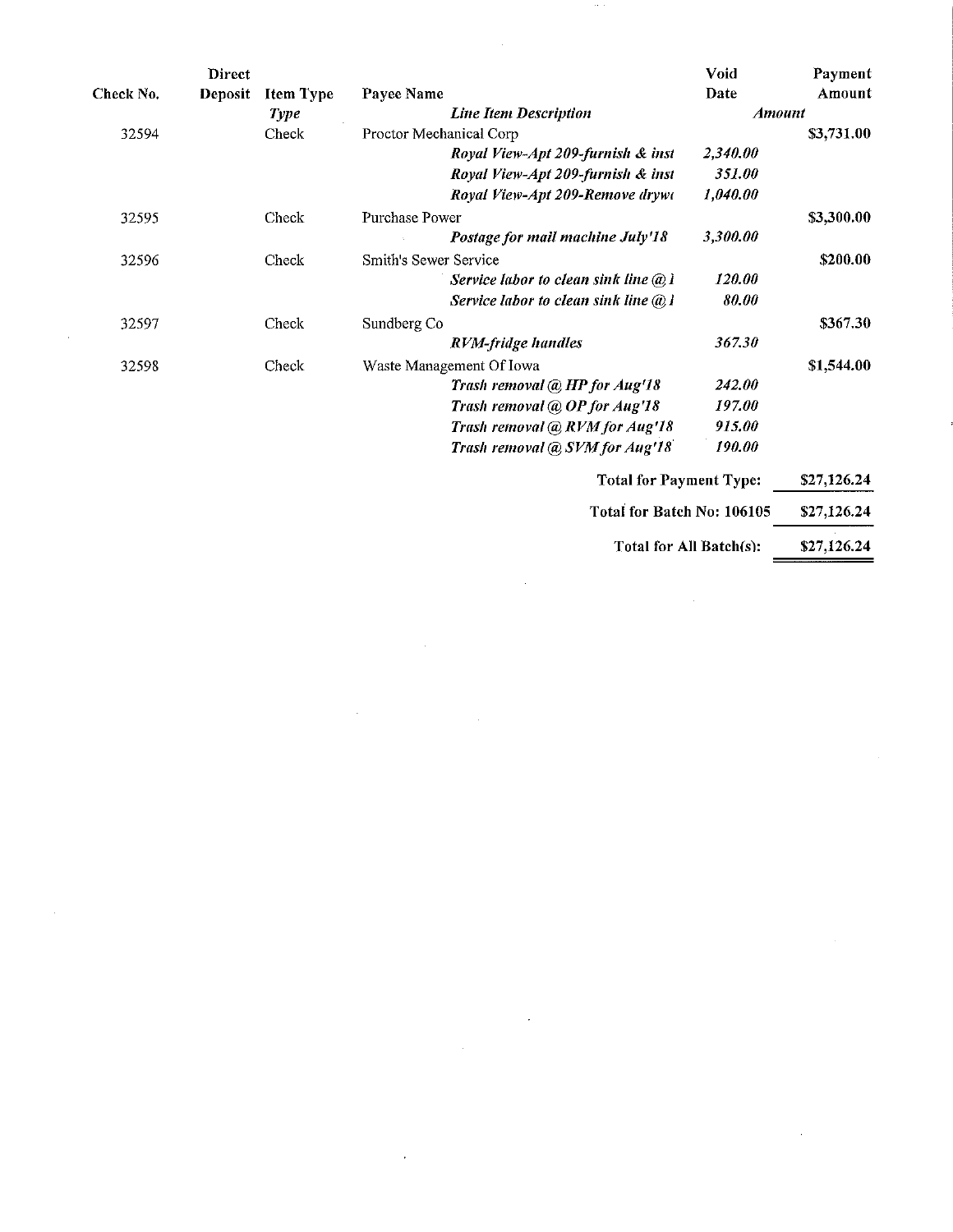# For items due on/before 08/27/18

 $\bar{\alpha}$ 

 $\frac{1}{2}$ 

# Posted Payment Batch Listing

#### Printed in Detail for Check

| Batch No: 106130 |               | <b>Status: Posted</b> | No. of Items: 27                    |                              | <b>Posted Date:</b><br>08/14/2018             | Payment Date: 08/14/2018 |            |
|------------------|---------------|-----------------------|-------------------------------------|------------------------------|-----------------------------------------------|--------------------------|------------|
| Payment Type:    | <b>Direct</b> |                       |                                     |                              |                                               | Void                     | Payment    |
| Check No.        | Deposit       | <b>Item Type</b>      | Payee Name                          |                              |                                               | Date                     | Amount     |
|                  |               | <b>Type</b>           |                                     | <b>Line Item Description</b> |                                               | Amount                   |            |
| 32606            |               | Check                 | Capital Landscaping                 |                              |                                               |                          | \$511.54   |
|                  |               |                       |                                     |                              | Mowing for week ending 07/30/18               | 511.54                   |            |
| 32607            |               | Check                 |                                     |                              | Des Moines Area Community College - Urban Cam |                          | \$40.55    |
|                  |               |                       |                                     |                              | Textbooks for Nyanguok Riek - ESL c           | 40.55                    |            |
| 32608            |               | Check                 | Enug - Emphasys National User Group |                              |                                               |                          | \$250.00   |
|                  |               |                       |                                     |                              | Annual dues for Enug July'18 thru Ju          | 250.00                   |            |
| 32609            |               | Check                 | Forman Förd/cable Glass Llc         |                              |                                               |                          | \$34.60    |
|                  |               |                       |                                     |                              | Sliding window rollers @ RVM                  | 34.60                    |            |
| 32610            |               | Check                 |                                     |                              | General Fire & Safety Equipment Co Corp       |                          | \$1,686.00 |
|                  |               |                       |                                     |                              | East View-nine (9) new smoke detecto          | 1,686.00                 |            |
| 32611            |               | Check                 | Gilcrest/jewett Lumber Company      |                              |                                               |                          | \$2,932.34 |
|                  |               |                       |                                     |                              | Carpet replacement @ 1431 Stewart             | 2,932.34                 |            |
| 32612            |               | Check                 | Heartland Door and Frame Inc.       |                              |                                               |                          | \$1,158.72 |
|                  |               |                       |                                     |                              | Highland Park-3717-6th Ave.-213 duj           | 1,158.72                 |            |
| 32613            |               | Check                 |                                     |                              | Housing Authority Risk Retention Group        |                          | \$1,278.00 |
|                  |               |                       |                                     |                              | Claim reimbursement for Osman Suli,           | 648.00                   |            |
|                  |               |                       |                                     |                              | Third party discrimination ins.               | 630.00                   |            |
| 32614            |               | Check                 | Interstate Power Systems, Inc       |                              |                                               |                          | \$793.00   |
|                  |               |                       |                                     |                              | Generator inspection for Jul'18 - all 1       | 793.00                   |            |
| 32615            |               | Check                 |                                     |                              | Iowa Association Of Bldg Maintenance Eng.     |                          | \$40.00    |
|                  |               |                       |                                     |                              | Annual IABME membership dues for              | 40.00                    |            |
| 32616            |               | Check                 | Limanda L Johnson                   |                              |                                               |                          | \$50.00    |
|                  |               |                       |                                     |                              | To reimburse for Home, Inc. homeow            | 50.00                    |            |
| 32617            |               | Check                 | Scott Littell                       |                              |                                               |                          | \$103.98   |
|                  |               |                       |                                     |                              | Reimbsmnt for decoration supp. $@JL$          | 103.98                   |            |
| 32618            |               | Check                 | Midwest Professional Staffing, LLC  |                              |                                               |                          | \$810.00   |
|                  |               |                       |                                     |                              | Payroll PPE 07/28/18 for Linda Smott          | 810.00                   |            |
| 32619            |               | Check                 | Online Information Services, Inc.   |                              |                                               |                          | \$1,879.00 |
|                  |               |                       |                                     |                              | Criminal reports for period ending 07,        | 197.00                   |            |
|                  |               |                       |                                     |                              | Criminal/eviction reports for July'18         | 1,682.00                 |            |
| 32620            |               | Check                 | Pitney Bowes                        |                              |                                               |                          | \$492.98   |
|                  |               |                       |                                     |                              | Red Ink for postage machine                   | 492.98                   |            |
| 32621            |               | Check                 | Lutz, Renda                         |                              |                                               |                          | \$73.42    |
|                  |               |                       |                                     | July'18 mileage              |                                               | 21.15                    |            |
|                  |               |                       |                                     | June'18 mileage              |                                               | 52.27                    |            |
| 32622            |               | Check                 | Renovation Solutions, LLC           |                              |                                               |                          | \$2,396.00 |
|                  |               |                       |                                     |                              | July'18 monthly lockout & maintenac           | 2,396.00                 |            |
| 32623            |               | Check                 | Kim Russell                         |                              |                                               |                          | \$60.39    |
|                  |               |                       |                                     | July'18 mileage              |                                               | 60.39                    |            |
| 32624            |               | Check                 | Security Locksmiths                 |                              |                                               |                          | \$62.50    |
| Batch No: 106130 |               | <b>Status: Posted</b> | No. of Items: 27                    |                              | <b>Posted Date:</b>                           | Payment Date: 08/14/2018 |            |